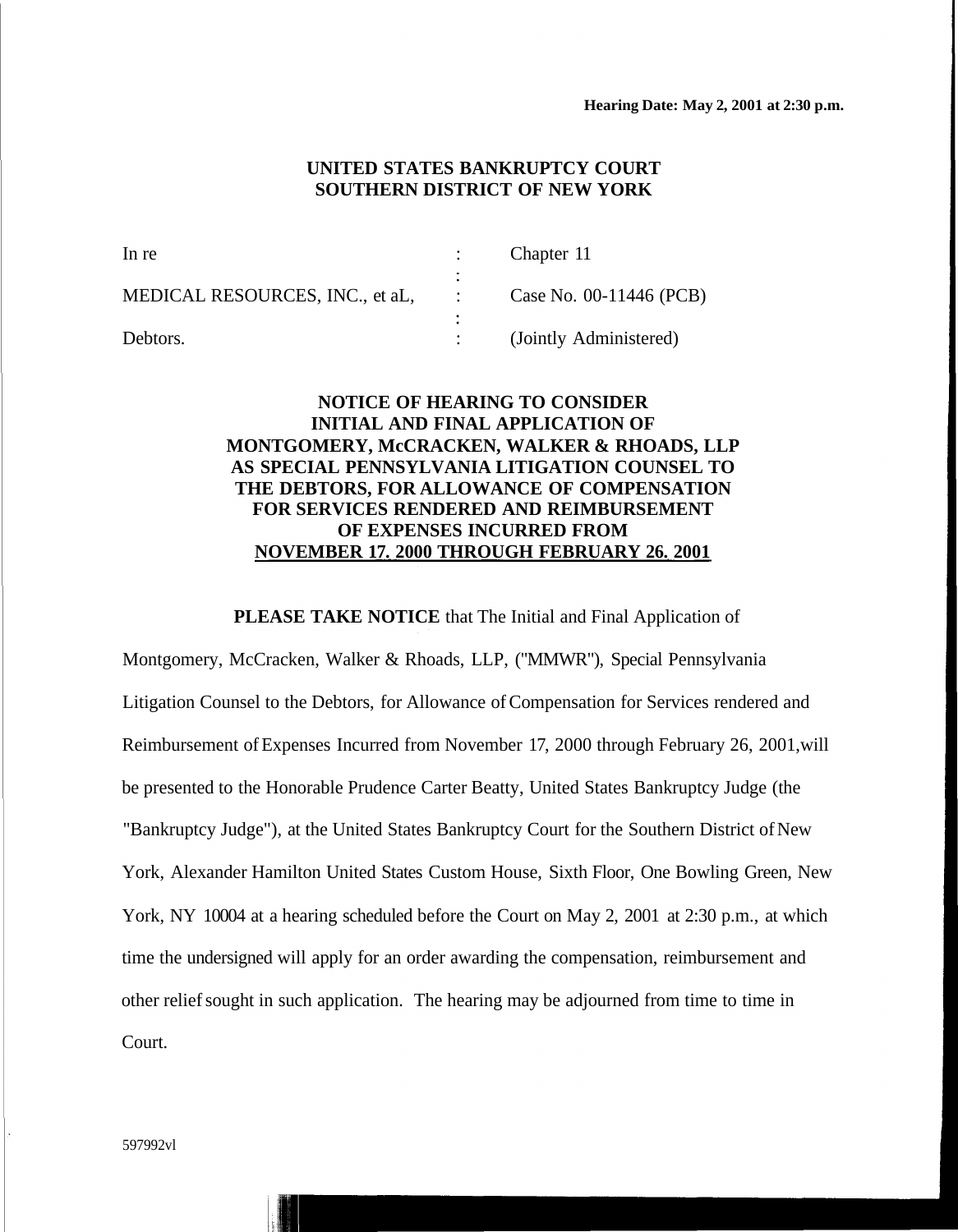**PLEASE TAKE FURTHER NOTICE** that objections, if any, to the proposed Order must be made in writing, state with particularity the grounds for such objections, and be filed with the Bankruptcy Court with a courtesy copy to the Bankruptcy Judge's chambers and be served upon the undersigned so as to be received at least three (3) business days prior to the May 2, 2001 hearing date. If you did not receive a copy of the application and wish to receive one, please contact Patricia Lorenz at Montgomery, McCracken, Walker & Rhoads, LLP, 123 South Broad Street, Philadelphia, PA 19019, telephone (215) 772-7559.

Respectfully submitted,

## **MONTGOMERY, McCRACKEN, WALKER & RHOADS, LLP**

Date: By:

Richard G. Placey 123 S. Broad Street, 24<sup>th</sup> Floor Philadelphia, PA 19109 Telephone: (215) 772-7424 Telecopy: (215) 772-7620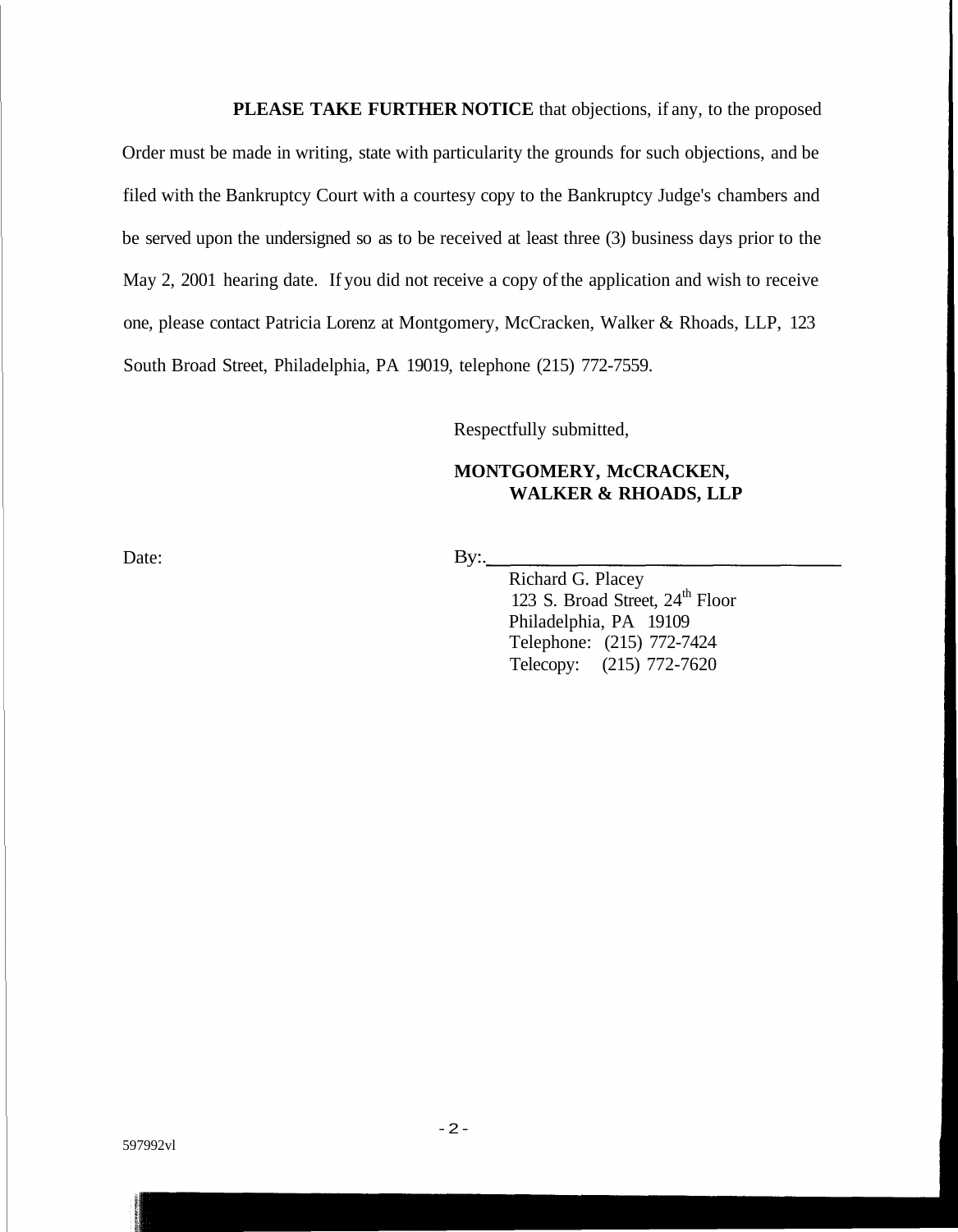## **UNITED STATES BANKRUPTCY COURT SOUTHERN DISTRICT OF NEW YORK**

| In re                          | Chapter 11              |
|--------------------------------|-------------------------|
| MEDICAL RESOURCES, INC., etaL, | Case No. 00-11446 (PCB) |
| Debtors.                       | (Jointly Administered)  |

# **INITIAL AND FINAL APPLICATION OF MONTGOMERY, McCRACKEN, WALKER & RHOADS, LLP AS SPECIAL PENNSYLVANIA LITIGATION COUNSEL TO THE DEBTORS, FOR ALLOWANCE OF COMPENSATION FOR SERVICES RENDERED AND REIMBURSEMENT OF EXPENSES INCURRED FROM NOVEMBER 17. 2000 THROUGH FEBRUARY 26. 2001**

## TO THE HONORABLE PRUDENCE C. BEATTY, UNITED STATES BANKRUPTCY JUDGE:

Montgomery, McCracken, Walker & Rhoads, LLP, ("MMWR"), special Pennsylvania Litigation counsel for the above-captioned debtors and debtors in possession (the "Debtors"), hereby applies for allowance of compensation for professional services rendered and reimbursement of expenses incurred from November 17, 2000 through February 26, 2001, inclusive (the "Application Period"), and respectfully represents.

#### **BACKGROUND**

1. Pursuant to sections 330 and 331 of the Bankruptcy Code, and Rule 2016 of the Federal Rules of Bankruptcy Procedure MMWR requests that this Court authorize: (a) initial and final allowance of compensation for professional services MMWR rendered to the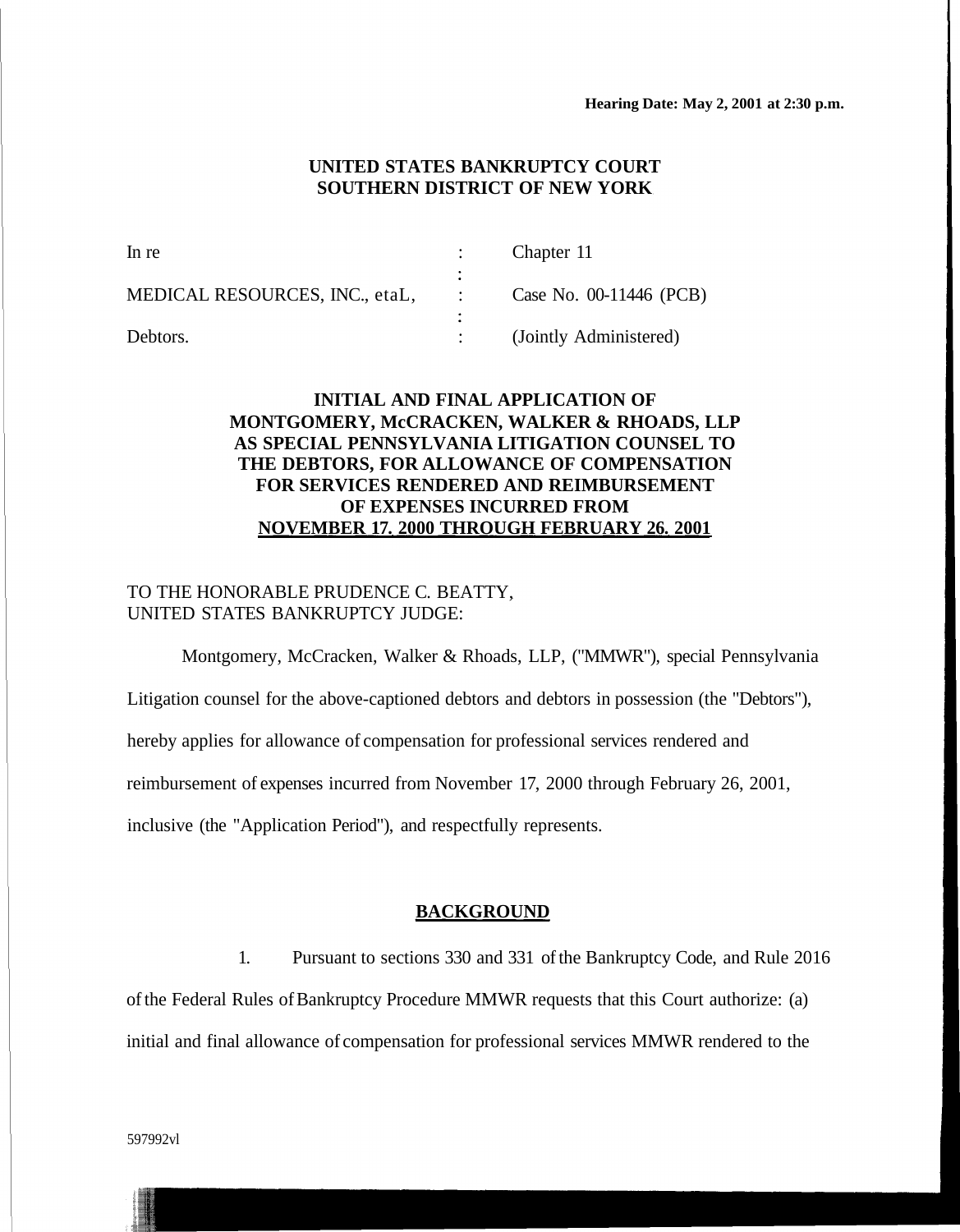Debtors during the Second Application Period in the amount of \$17,139.50; and (b) the reimbursement of actual and necessary expenses incurred in connection with the rendition of such professional services in the amount of \$582.82.

2. MMWR's requested allowance of compensation for services rendered and reimbursement for expenses incurred reflects the requisite time and effort expended in (a) investigating a potential suit against the Debtors' former employee Bruce Miller for unfair competition, (b) instituting and litigating that suit (thus far) through the preliminary injunction hearing. See Medical Resources Inc. et al v. Bruce Miller. No. 1100-2242 (C.P. Phila. Co. Pa.) (the "Pennsylvania Litigation").

3. Applicant is advised that on April 7, 2000 (the "Petition Date"), each of the Debtors filed a voluntary petition for relief under chapter 11 of title 11 of the United States Code (the "Bankruptcy Code"), and that these chapter 11 cases have been consolidated for procedural purposes only and are being jointly administered pursuant to an order of this Court.

4. Applicant's further advised no creditors' committee has yet been appointed by the United States Trustee.

5. MMWR's engagement as special counsel for the Pennsylvania Litigation was approved by the Court effective November 17,2000. A copy of the Order is attached as Exhibit A.

6. This Court has jurisdiction over this initial and final Application pursuant to 28 U.S.C. §§ 157 and 1334, and authority to make the award sought herein under 11 U.S.C. §§330 and 331 *and* F.R. Bankr. P. 2016.

7. MMWR has not previously applied for compensation in this case and has not previously been awarded compensation in this case.

597992v1

-2 -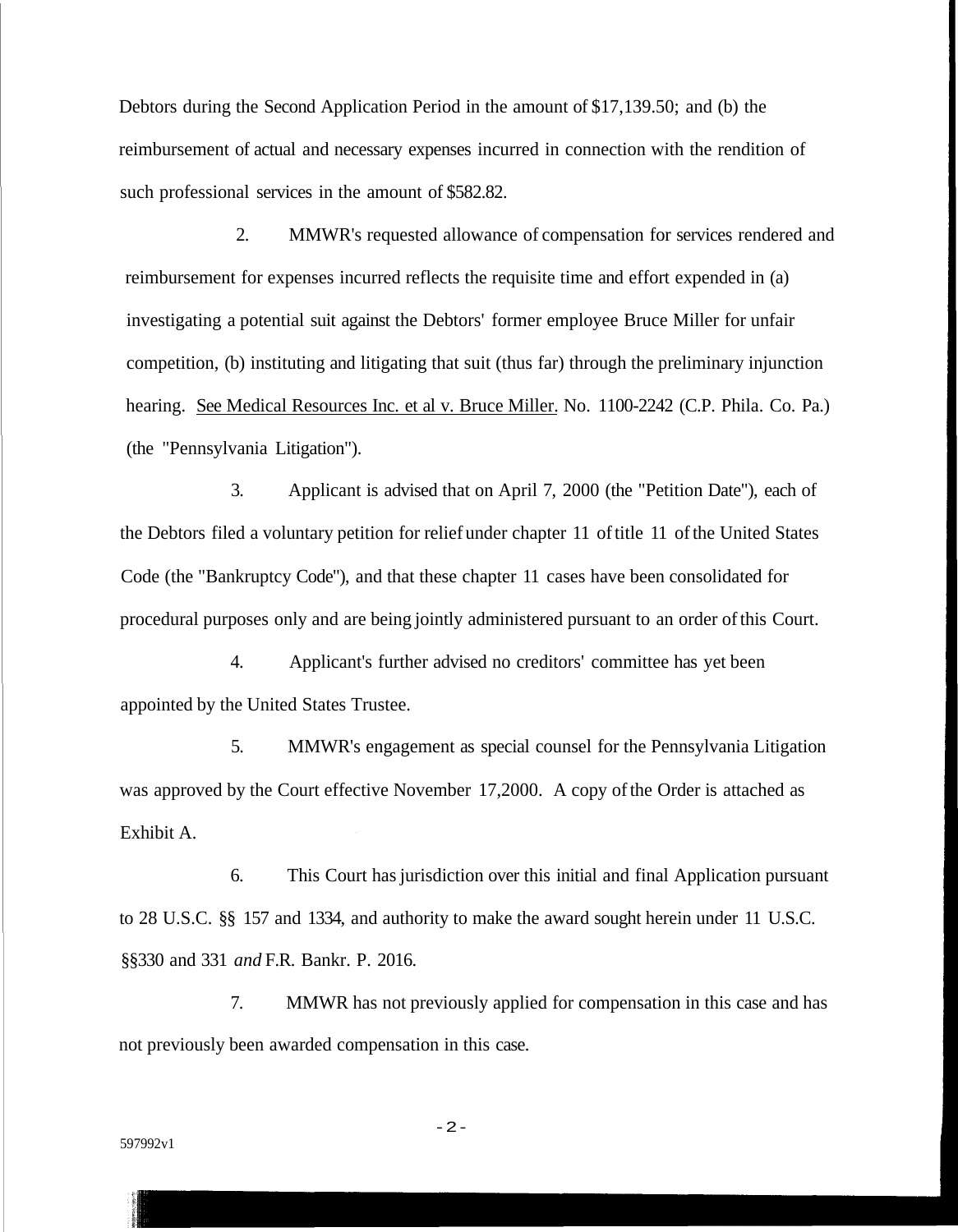8. The services and expenses for which MMWR requests allowance of compensation and reimbursement of expenses were rendered and incurred in connection with the prosecution of the Pennsylvania litigation and this Application. MMWR's services have been substantial, necessary, and beneficial to the Debtors.

9. Except for the retainer authorized by the November 30, 2000 order, which is in an escrow account, MMWR has received no payment or promise of payment for the services rendered in this case. No agreement or understanding exists between MMWR and any other entity for the sharing of compensation to be received for services rendered in or in connection with this case. See Affidavit of Richard G. Placey, annexed hereto as Exhibit B.

#### **SERVICES RENDERED**

The Pennsylvania Litigation

10. Attached hereto as Exhibit C is a schedule of legal services rendered by MMWR during the period covered by this Application, which sets forth a description of the services rendered, the name of the attorney rendering the services, the date on which the services were rendered, and the amount of time spent in rendering the services. This Application does not seek allowance for the 2.8 hours of services rendered before the retention order became effective on November 17, 2000, although that time is reflected on Exhibit C, resulting in an \$826 reduction in the fees sought (from \$15,930 to \$15,104). All of these fees relate to the Pennsylvania Litigation.

11. For the convenience of the Court and parties-in-interest, the attorney who worked on the Pennsylvania Litigation during the Application Period, the aggregate time expended by that attorney during the Application Period, his hourly billing rate during the

- 3 -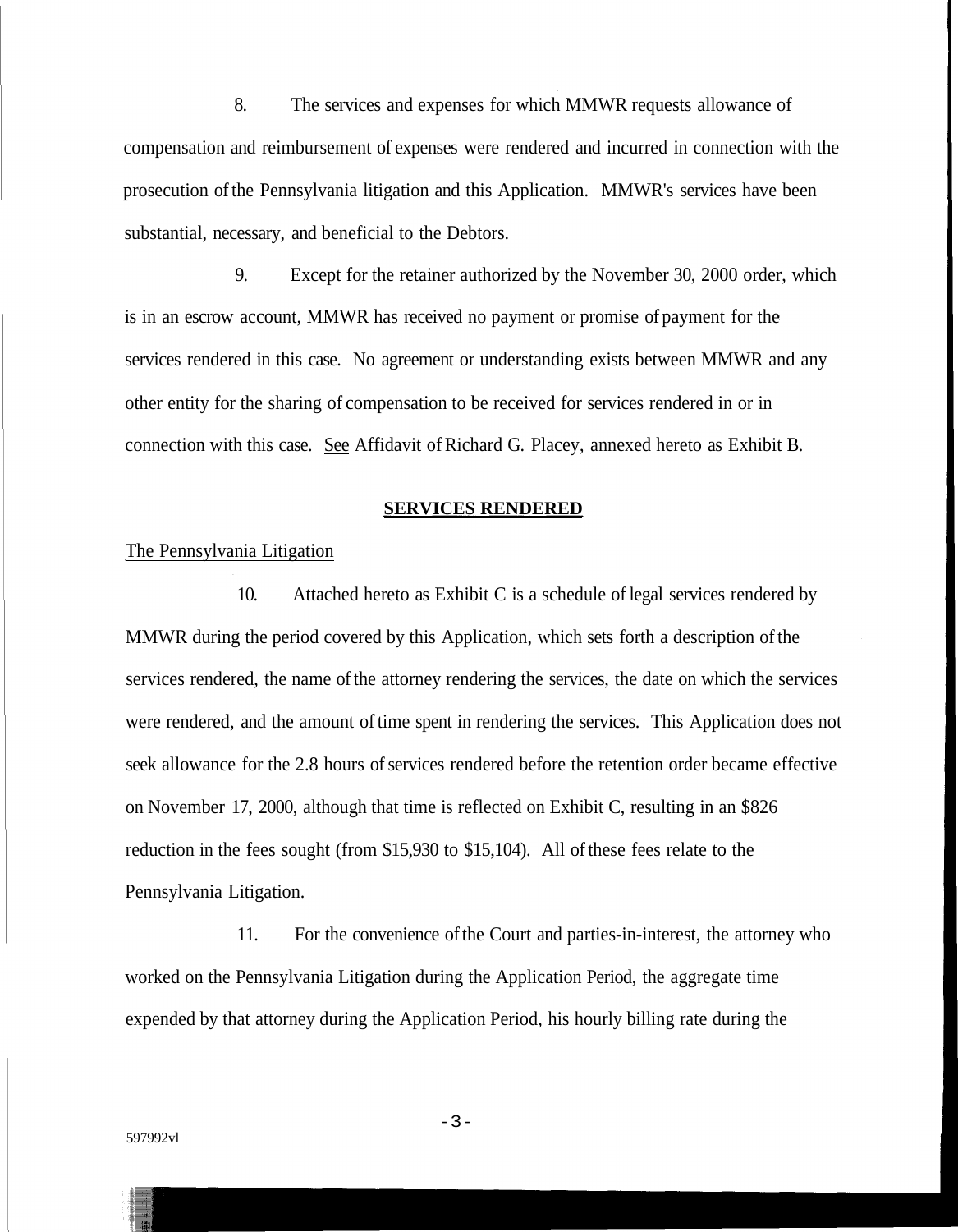Application Period, and the amount of fees in the Pennsylvania Litigation attributable to that attorney is:

|                   | Richard G. Placey (Admitted in 1982, Pa.). |
|-------------------|--------------------------------------------|
| Total time spent: | 51.2 hours                                 |
| Hourly rate:      | \$295.00                                   |
| Total fees:       | \$15,104                                   |

12. A schedule setting forth the categories of expenses and amounts for which reimbursement is requested, totaling \$582.82, is annexed hereto as Exhibit D.

13. For the convenience of the Court and parties, the services rendered by MMWR in the Pennsylvania Litigation, are briefly summarized below. The full breadth of such services are reflected in the time records (Exhibit C).

a. MMWR (in conjunction with counsel for co-plaintiff ATI Resources, Inc. ["ATI"]) initiated unfair competition litigation seeking a preliminary and permanent injunction against a former employee of the Debtor (Bruce Miller).

b. MMWR (in conjunction with counsel for ATI) took the necessary discovery to prepare for and present the case for a preliminary injunction to the Philadelphia Court of Common Pleas. This discovery included the dispositions of three individuals (Mr. Miller, Mr. Delozier, Ms. Slusser), and an examination of the documents and computer information relevant to the Debtor's claim that Mr. Miller had competed unfairly by, inter alia. misappropriating trade secrets and using a name confusingly similar to the Debtor's common law trademark.

c. MMWR (in conjunction with counsel for ATI) participated in the preliminary injunction hearing before the Hon. Albert W. Sheppard, Jr. of the Philadelphia County Court of Common Pleas.

-4 -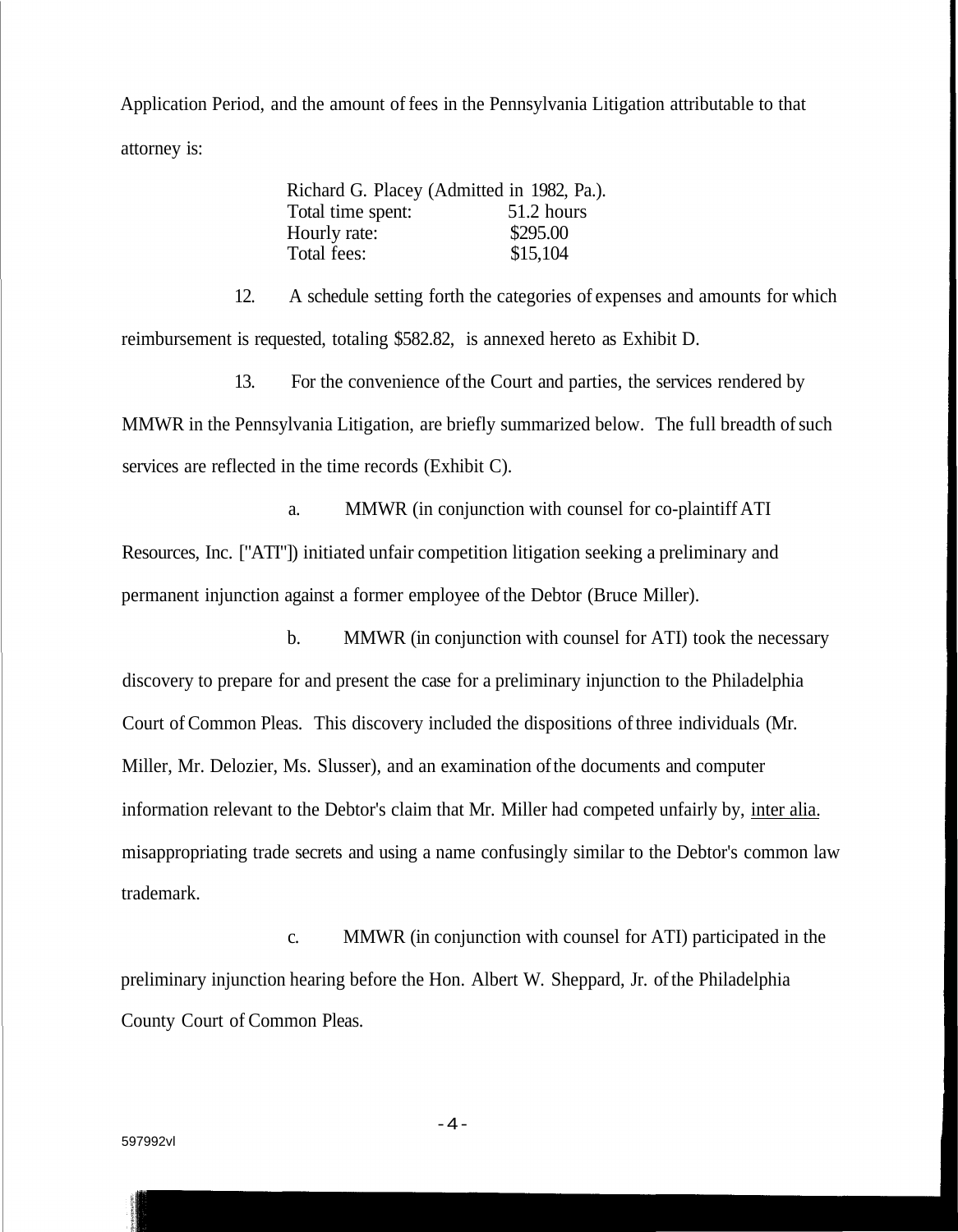14. Although the Court of Common Pleas ultimately denied the requested preliminary injunction, the Debtor has indicated that pursuit of the Pennsylvania Litigation is necessary to vindicate its rights and protect itself from present and future injury to its business and revenues from unfair competition. A copy of the trial court's opinion, which is on appeal, is attached as Exhibit E.

15. MMWR submits that its request for allowance of compensation in the Pennsylvania Litigation is reasonable. The services rendered, as highlighted above, required significant time and effort under the pressure created by the expedite nature of preliminary injunction proceedings.

Preparation of Application

16. Under appropriate circumstances, the time spent preparing the fee application is compensible time.

17. Although such services were all rendered post-petition, in view of their relationship to the bankruptcy case, MMWR includes the time spent preparing the fee application herein.

18. The schedule of services relating to preparation of this application is as

follows:

| Date   | Timekeeper  | Description                                                                                                                                                               | Hours |
|--------|-------------|---------------------------------------------------------------------------------------------------------------------------------------------------------------------------|-------|
| 4/5/01 | R.G. Placey | Calls to Debtor's counsel $(0.2)$ ;<br>prepare application per order<br>$(1.5)$ ; follow-up re rules and<br>electronic filing issue $(1.2)$                               | 2.9   |
| 4/6/01 | R.G. Placey | Preparing application and<br>exhibits (1.2); review Court's<br>procedures and call clerk re<br>e-filing rule (0.8); call Debtor's<br>counsel re service list issues (0.2) | 22    |
| 4/9/01 | R.G. Placey | Revising, finalizing and                                                                                                                                                  |       |

597992vl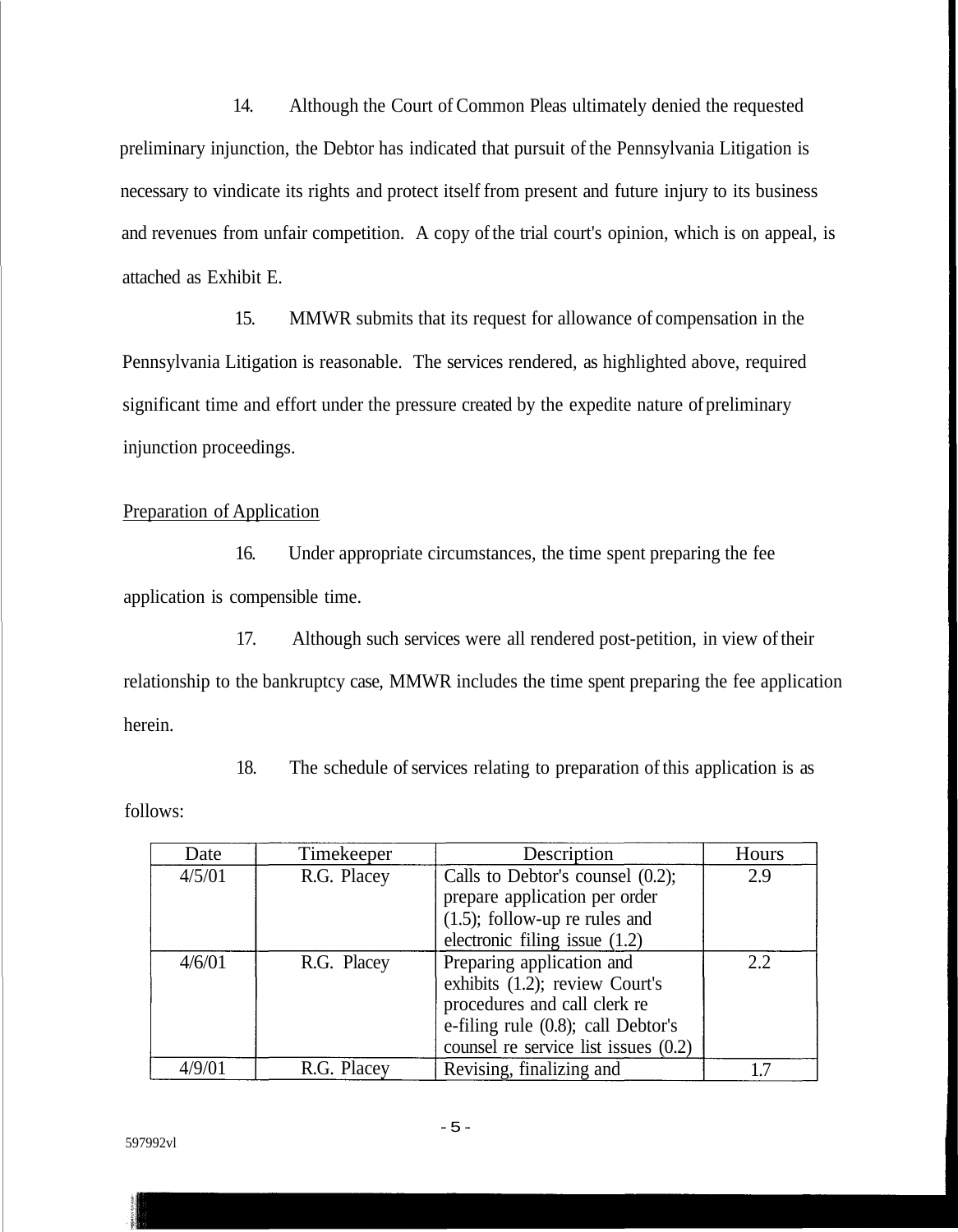| arranging for filing/service of |  |
|---------------------------------|--|
| Application                     |  |

19. For the convenience of the Court and parties-in-in, his hourly billing rate,

and the total amount of fees is:

|                   | Richard G. Placey (Admitted in 1982, Pa.). |
|-------------------|--------------------------------------------|
| Total time spent: | 6.9 hours                                  |
| Hourly rate:      | \$295.00                                   |
| Total fees:       | \$2,035.50                                 |

#### Fee Summary

20. Accordingly, MMWR requests an allowance of \$ 17,139.50 in fees,

representing \$15,104 for the Pennsylvania Litigation and \$2,035.50 for the Application.

#### **SUMMARY OF DISBURSEMENTS**

21. MMWR incurred actual and necessary out-of-pocket expenses in

connection with the Pennsylvania Litigation during the Application Period as in Exhibit D. By this Second Application, MMWR respectfully requests allowance of such reimbursement in full.

22. The disbursements for which MMWR seeks reimbursement include the following:

a. Duplicating - Charged at \$0.15 per page.

- b. Fax Transmissions None incurred.
- c. Transcripts Charged at actual cost paid to the court reporter.
- 23. MMWR is advised that there is no creditors committee. As set forth in the

Certificate of Service is providing notice of this Application to the United States Trustee for the Southern District of New York, to the Debtor and to certain parties in interest.

WHEREFORE, MMWR respectfully requests that this Court award: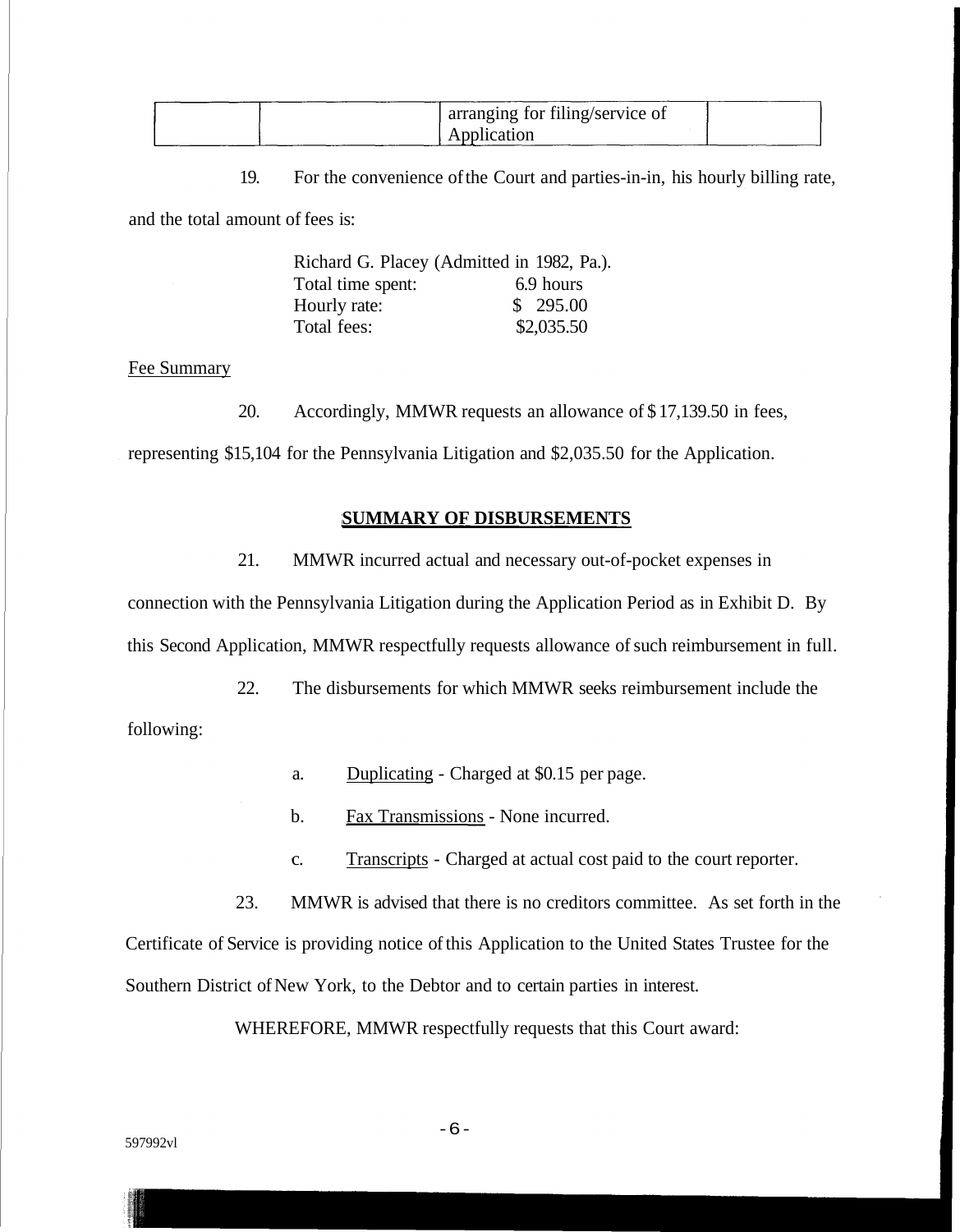a. Compensation from the Debtors for services rendered from

November 17, 2000 through February 26, 2001, inclusive, in the amount of \$17,139.50; and

b. Reimbursement of actual, necessary expenses incurred in

connection with the rendition of such services, in the amount of \$582.82

Respectfully submitted,

**MONTG<3MER)rt McCRACKEN, '& RHOADS, LLP**

Ricnard G. Placet 123 S. Broad Street, 24<sup>th</sup> Floor Philadelphia, PA (19109 Telephone: (215)772-7424 Telecopy: (215)772-7620

 $Date:$   $WQ>$   $By$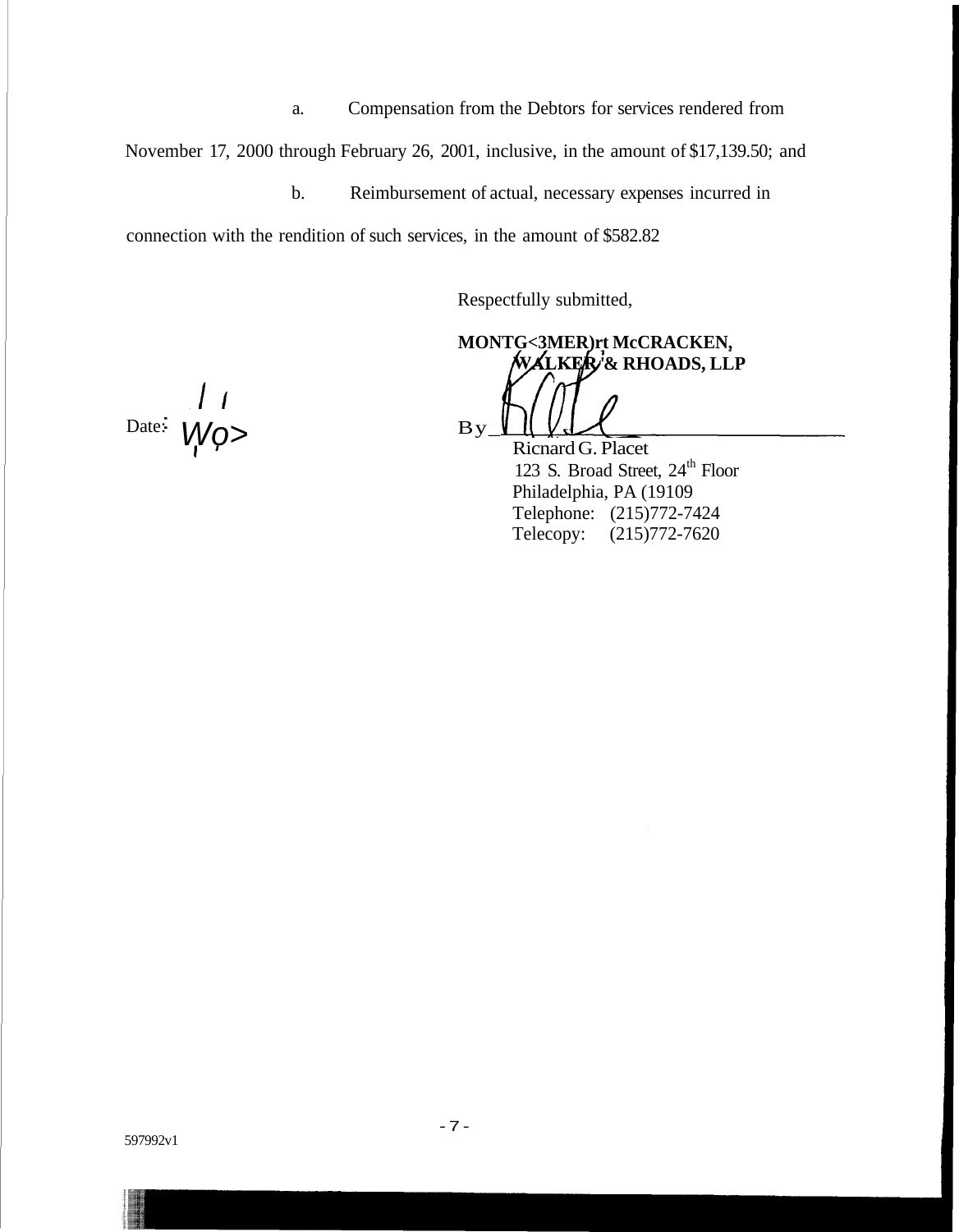## **CERTIFICATION PURSUANT TO AMENDED GUIDELINES AND CERTIFICATION OF SERVICE**

I, Richard G. Placey, hereby certify that:

1. (a) I have read this application; (b) to the best of knowledge, information and belief, formed after reasonable inquiry, the fees and disbursements fall within the April 19, 1995 Amended Guidelines and the United States Trustee Guidelines; (c) the fees and disbursements sought billed at rates and in accordance with practices customarily employed by MMWR and generally accepted by MMWR's clients and; (d) in providing a reimbursable service (for which reimbursement of expenses is sought) MMWR does not make a profit on that service whether such service is performed in-house or by a third party.

2. Although, due to lack of awareness of the requirement, copies of this application or the statements attached as Exhibits C and D were not previously served upon the debtor or the trustee (the Debtor was sent Exhibit C on April 4), copies of this application are being served on this date upon:

> Matthew Alien Feldman Willkie Fan- & Gallagher 787 Seventh Avenue New York, NY 10019-6099

Attorney for Debtor

Medical Resources, Inc. 1335844552 125 State Street Hackensack, NJ 07601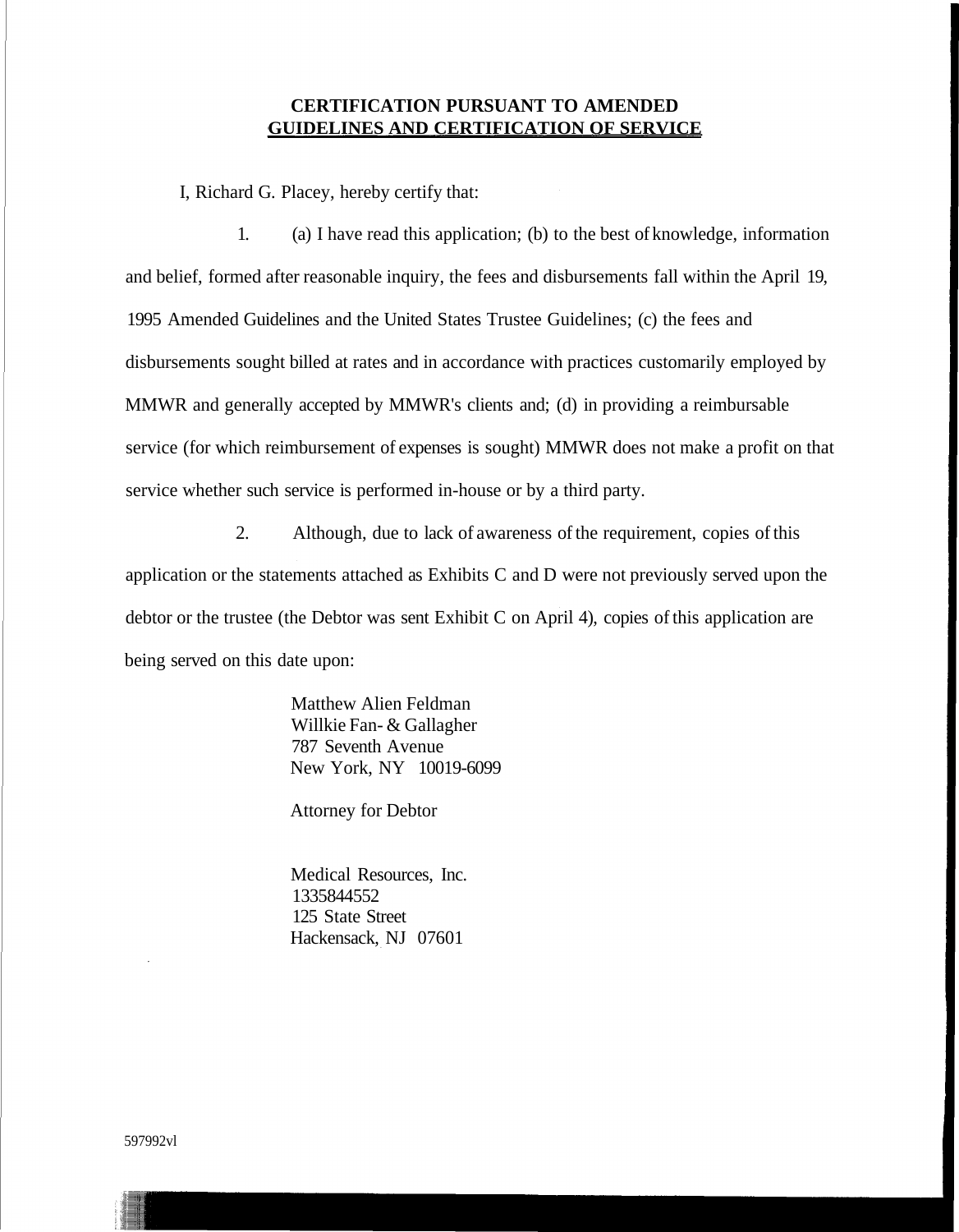John Mirabella Duffy & Keenan The Curtis Center Suite 1150 Independence Square West Philadelphia, PA 19106

Attorney for Creditors Francis and Iva Agent

Robert C. Finkel Wolf Popper LLP 845 Third Avenue New York, NY 10022

Attorney for Creditors David L. Condra David Curry John Dolcemaschio David Koran John Smart Donald Whiteside

Jeffrey N. Rich Kirkpatrick & Lockhart, LLP 1251 Avenue of the Americas  $45^{\text{th}}$  Floor New York, NY 10020

Attorney for Creditors Donald Benjamin Sirrom Investments, Inc.

Mark Thomas Power Hahn & Hessen, LLP  $350\,5^{\text{th}}$  Avenue New York, NY 10118-0075

Attorney for Creditors Stephen M. Davis Werbel & Camelutti, PC k/n/a Heller Ehnnan White & McAuliffe, PC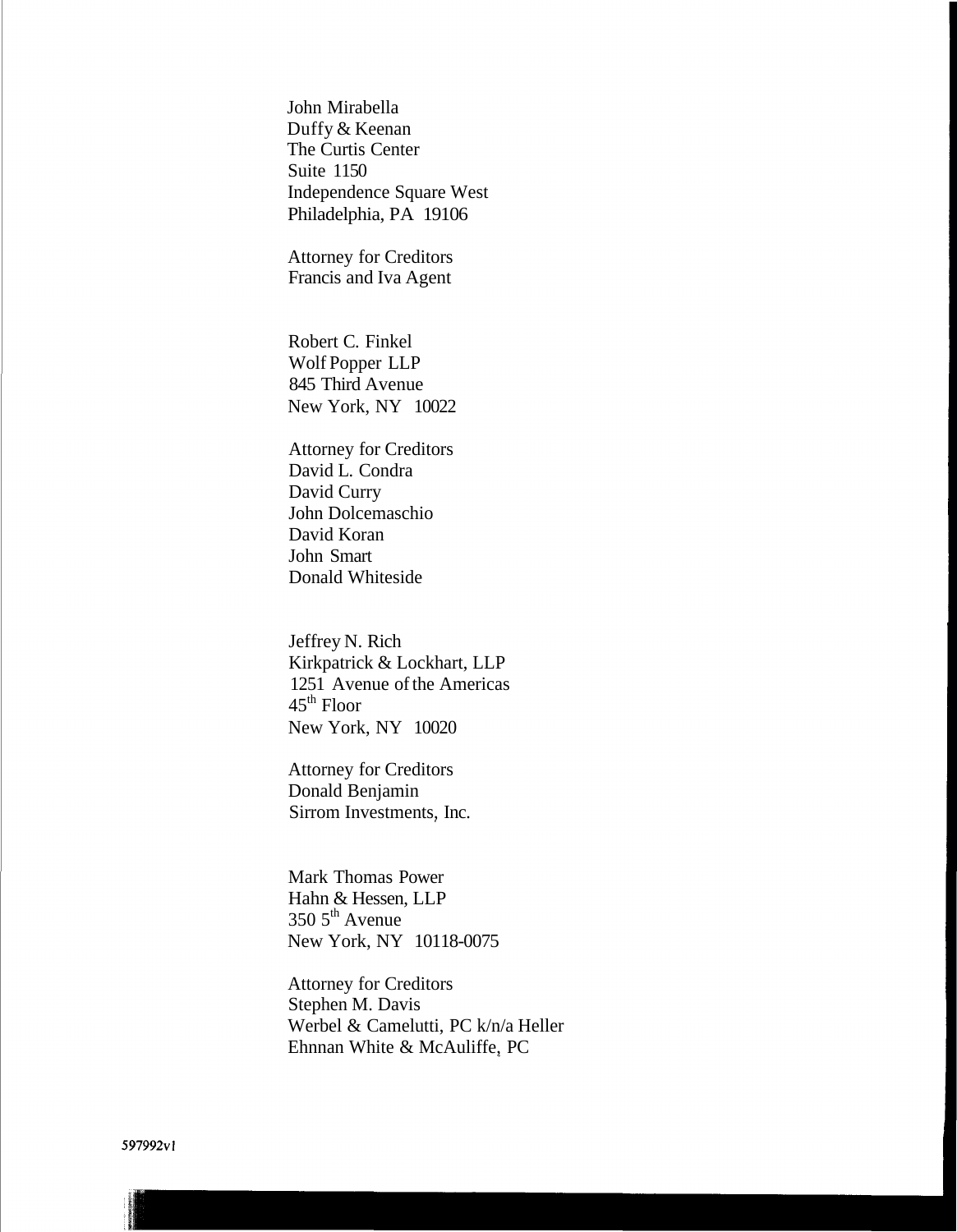Marilyn Venterina Sciretta & Veneterina, LLP 77 Tompkins Circle Staten Island, NY 10301

Attorney for Creditor Intercounty Resources, Inc.

Stephen Gordon Dechert, Price & Rhoads 30 Rockefeller Plaza New York, NY 10112 (Pro se)

Andrew Howard Sherman Sills Cummis Radin Tischman Epstein & Gross 712 5th Avenue  $20<sup>th</sup>$  Floor New York, NY 10019

Attorney for Creditor Joseph Payne

Jeffrey W. Levitan Proskauer Rose LLP 1585 Broadway New York, NY 10036

Attorney for Creditor Gary Siegler

Joseph H. Reinhardt Hendel, Collins & Newton, P.C. 101 State Street Springfield, MA 01103

Attorney for Creditor The MacCabe Group